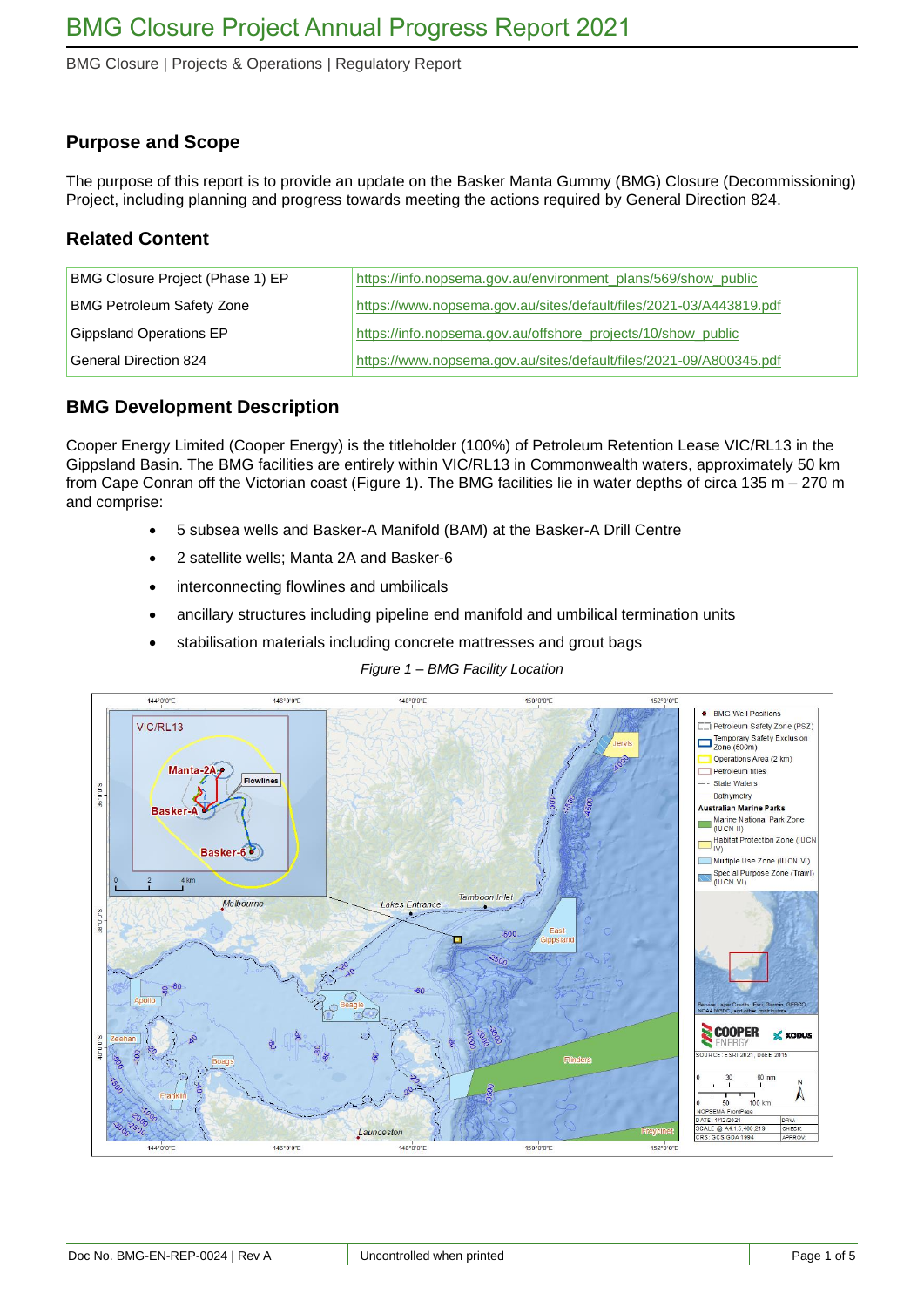BMG Closure | Projects & Operations | Regulatory Report

# **BMG Development History**

VIC/RL13 and the BMG subsea facilities were acquired by Cooper Energy from the previous Joint Venture Partner (JVP) in 2014. The BMG facilities were then in the non-production phase and had been partially deconstructed. A summary of the BMG development history is provided in [Table 1.](#page-1-0)

<span id="page-1-0"></span>

| <b>Development Phase</b>                             |                                           | <b>Timing</b>         | <b>Activities</b>                                                                                                                                                                                                           |  |
|------------------------------------------------------|-------------------------------------------|-----------------------|-----------------------------------------------------------------------------------------------------------------------------------------------------------------------------------------------------------------------------|--|
| <b>Production</b><br><b>Phase</b>                    | Extended<br><b>Production Test</b>        | 2005-2006             | Basker-2 oil production well with associated gas flared.                                                                                                                                                                    |  |
|                                                      | <b>Full Field</b><br>Development          | 2006-2008             | Basker-2, 3, 4, 5 and Manta-2A oil production wells with gas-lift and gas<br>re-injection. Production via the Crystal Ocean Floating Storage<br>Production Offloading Vessel (FPSO) and the Basker Spirit oftake<br>Tanker. |  |
|                                                      | Oil<br>Development<br>Phase 2             | 2008-2010             | Basker-6 (ST1) oil production well and tie back to the Basker Manifold<br>(BAM).                                                                                                                                            |  |
|                                                      |                                           |                       | Work-over of Basker-3 and Basker-5. Drilling and completion of Basker-7<br>well and tie back to the BAM at the Basker-A Drill Centre.                                                                                       |  |
|                                                      | <b>Flare Gas</b><br>Compressor<br>Project | 2010                  | Re-injection of flare gas: installation of one, two stage screw compressor<br>to the FPSO process module, starboard side.                                                                                                   |  |
| <b>Cessation Phase and partial</b><br>deconstruction |                                           | 2011-2012             | Production stopped. Facilities are shut in. Vessels are removed.<br>Moorings and midwater equipment are decommissioned and removed.                                                                                         |  |
|                                                      | <b>Non-Production Phase (NPP)</b>         | 2012-present          | Cooper Energy took ownership in 2014.<br>Routine offshore inspections.                                                                                                                                                      |  |
| <b>Well decommissioning</b><br>planned               |                                           | 2017/18               | Well decommissioning planned and rig mobilised for the scope. Project<br>recycled following regulator assessment (and non-acceptance) of well<br>operations management plan (WOMP).                                         |  |
| Decommissioning                                      |                                           | Circa 2023 to<br>2026 | Per Section 572 of the OPGGS Act, the base case for decommissioning<br>the BMG facilities is to remove all infrastructure, in phases:                                                                                       |  |
|                                                      |                                           |                       | <b>Phase 1:</b> permanently seal (plug and abandon (P&A)) the wells<br>$\bullet$<br>and remove well equipment.<br>Phase 2: decommission remaining equipment.<br>$\bullet$                                                   |  |
|                                                      |                                           |                       | Project milestones and progress is described below.                                                                                                                                                                         |  |
| <b>Future appraisal and</b><br>development Phase     |                                           | From 2023             | Appraisal and development of Manta gas reserves in accordance with<br>title activity plans and conditions.                                                                                                                  |  |

|  | Table 1 - BMG Field Development Phases |  |
|--|----------------------------------------|--|
|  |                                        |  |

# **BMG Closure Project Planning and Progress**

[Figure 2](#page-2-0) shows the indicative schedule of milestones and directions for the BMG Closure Project. The schedule shows current and future phases: Select, Develop and Execute. This phased approach ensures activities are planned and conducted in a consistent and repeatable manner with appropriate controls in place to manage all aspects of design, operations and closeout including safety, environment, risk, and change.

[Table 2](#page-3-0) identifies key work plan items as they align to the requirements of under General Direction 824. For each work plan item there is a summary of progress during the previous 12+ months. A look-ahead for the next 12 months is also provided.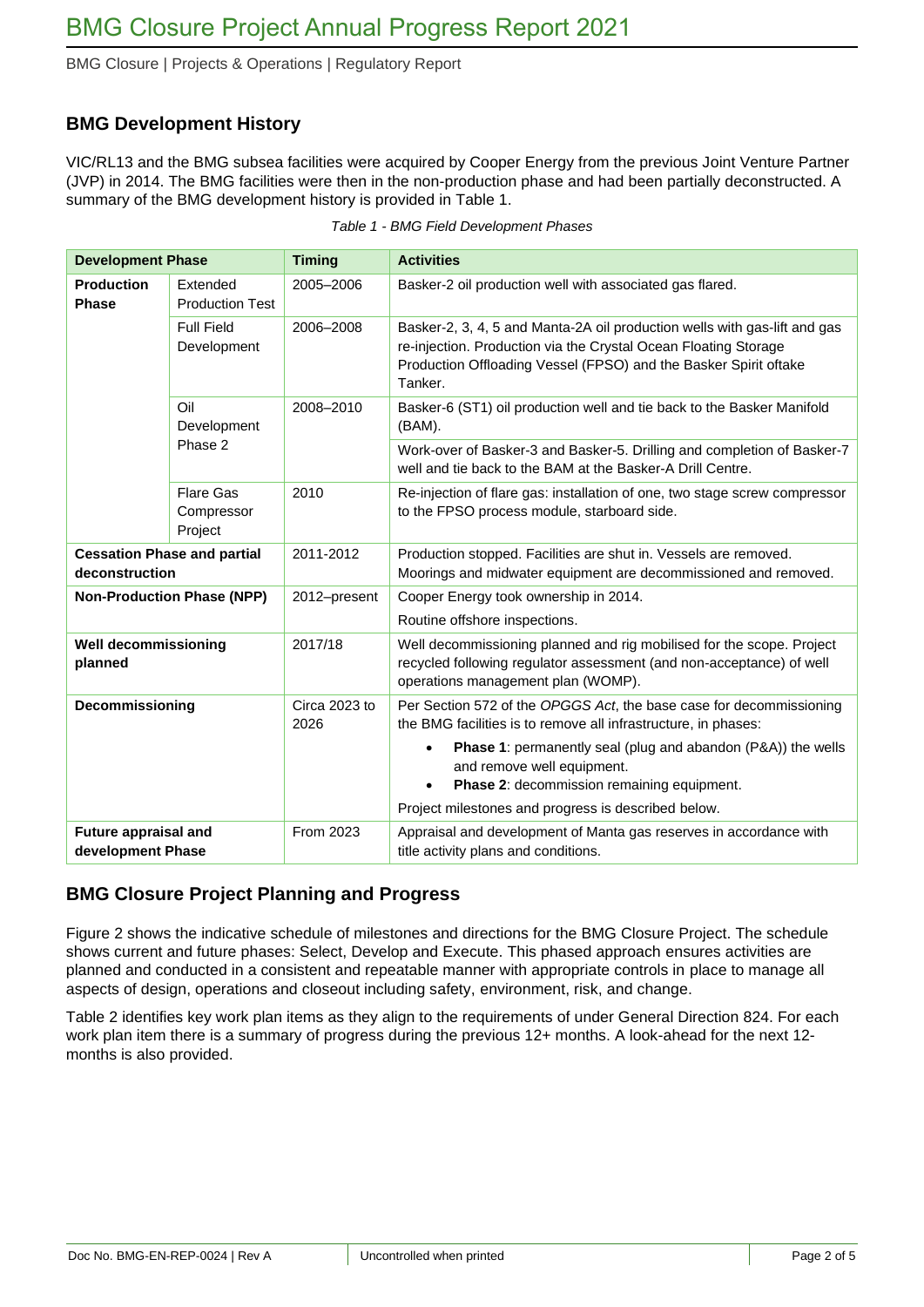#### BMG Closure | Projects & Operations | Report



#### *Figure 2 - Indicative Schedule: BMG Closure Project Milestones and Directions*

- <span id="page-2-0"></span>
- mobilization. Project closed / recycled following nonacceptance of WOMP.
- · Gippsland Operations EP (inc. BMG NPP) accepted in 2019.
- · Stakeholder engagement ongoing through NPP and decommissioning (since 2014).
- Offshore Facility inspections ongoing (since 2014).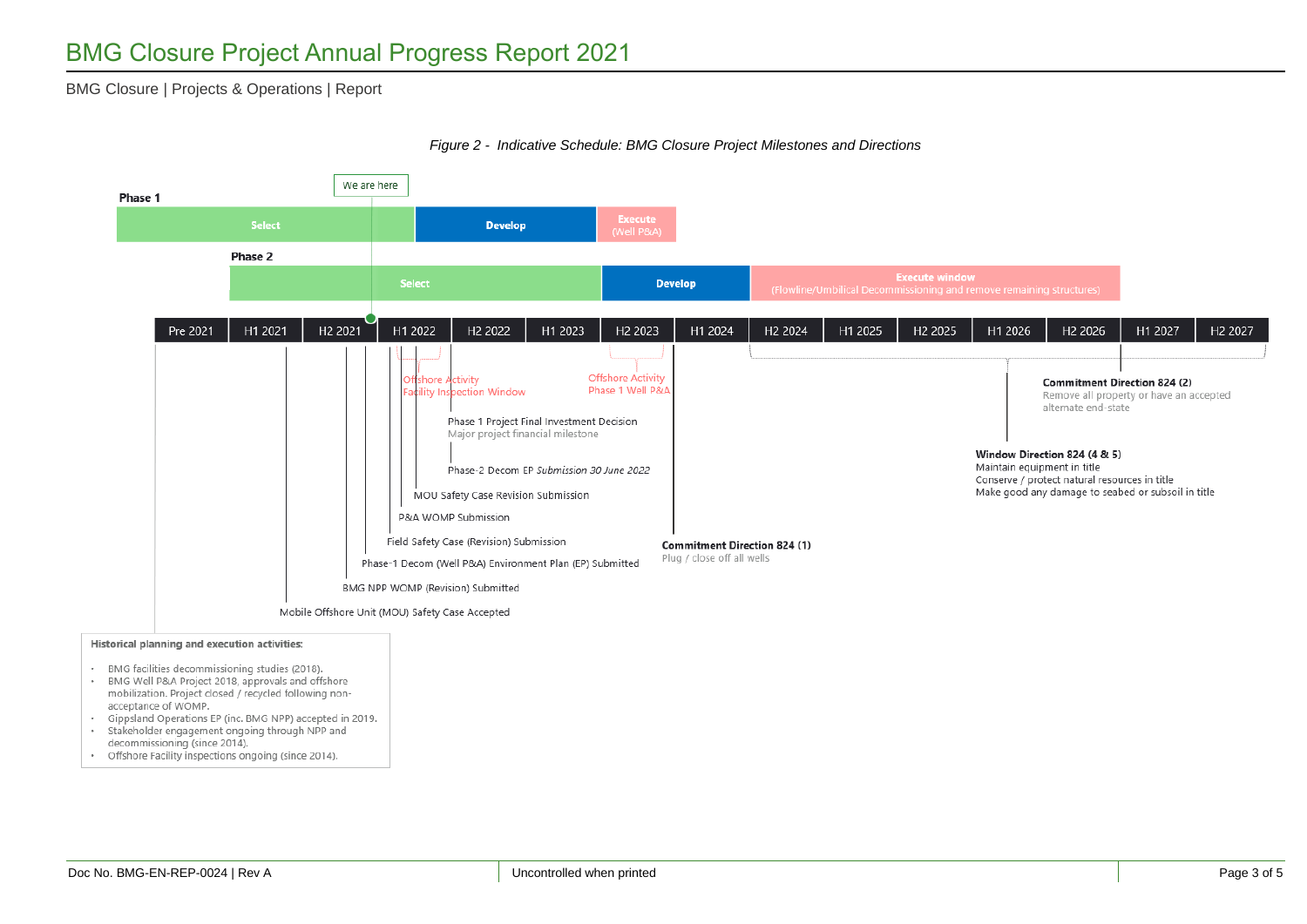BMG Closure | Projects & Operations | Report

<span id="page-3-0"></span>

| <b>Direction</b>    | <b>Schedule 1 - Directions</b>                                                                                                                                                                                                                                                 | <b>Key Work Plan Items</b>                                                                   | <b>Progress to date</b>                                                                                                                                                                                                                                                                             | <b>Lookahead next 12-months</b>                                                                                                                                                                                                                                             |
|---------------------|--------------------------------------------------------------------------------------------------------------------------------------------------------------------------------------------------------------------------------------------------------------------------------|----------------------------------------------------------------------------------------------|-----------------------------------------------------------------------------------------------------------------------------------------------------------------------------------------------------------------------------------------------------------------------------------------------------|-----------------------------------------------------------------------------------------------------------------------------------------------------------------------------------------------------------------------------------------------------------------------------|
| 1<br>December 2023. | Plug or close off, to the satisfaction of NOPSEMA,<br>all wells made in the title area by any person<br>engaged or concerned in operations authorised by<br>the title as soon as practicable and no later than 31                                                              | <b>Well Operations</b><br>Management Plan for<br>Well Abandonment                            | Development of well abandonment program.<br>Verification of new technologies to resolve<br>$\bullet$<br>key abandonment challenges.<br>Engineering studies including Global Riser<br>Analysis (GRA).                                                                                                | Continue technology studies and<br>integrate findings into well abandonment<br>program including technology trials /<br>system integrity testing.<br>Continue GRA.<br>$\bullet$                                                                                             |
|                     |                                                                                                                                                                                                                                                                                | <b>Safety Cases</b>                                                                          | In 2020/2021 Cooper Energy funded and<br>supported the development of the preferred<br>mobile offshore unit (MOU) Safety Case for<br>Australian waters. The Safety case was<br>accepted in 2021.                                                                                                    | Revise BMG Facility Safety Case to<br>provide for decommissioning operations.<br>Prepare MOU Safety Case Revision.                                                                                                                                                          |
|                     |                                                                                                                                                                                                                                                                                | <b>Major Contracts</b>                                                                       | Financial commitment made to MOU.<br>Multiple other service partners engaged.<br>$\bullet$                                                                                                                                                                                                          | The Develop phase triggers financial<br>$\bullet$<br>commitments and procurement of long<br>lead items, downhole consumables and<br>equipment, and award of major<br>contracts.                                                                                             |
|                     |                                                                                                                                                                                                                                                                                | Phase 1 Environment<br>Plan (EP)                                                             | Re-commenced engagement with relevant<br>$\bullet$<br>stakeholders including fisheries and<br>government agencies in 2020/21.<br>Completed multiple environmental studies<br>and impact/risk assessments.<br>Submitted Phase 1 EP and associated plans<br>$\bullet$<br>to NOPSEMA in November 2021. | Progress EP and associated plans<br>$\bullet$<br>through assessment with NOPSEMA.<br>Continue engagement with relevant<br>$\bullet$<br>stakeholders including updates on<br>activity timing.                                                                                |
| $\mathbf{2}$        | Remove, or cause to be removed, to the satisfaction<br>of NOPSEMA, from the title area all property<br>brought into that area by any person engaged or<br>concerned in the operations authorised by the title<br>as soon as practicable and no later than 31<br>December 2026. | <b>Environment Studies</b>                                                                   | Progression of studies and comparative<br>assessment to support decommissioning<br>panning and to assess and compare base<br>case removal with alternate options.                                                                                                                                   | Finalise comparative assessment<br>studies.<br>Continue stakeholder engagement.<br>$\bullet$<br>Prepare Phase 2 EP which will provide<br>for the decommissioning of remaining<br>property referred to under Direction 2.<br>Submit Phase 2 EP by 30 June 2022.<br>$\bullet$ |
| 3                   | Until such time as direction 1 and 2 are complete,<br>maintain all property on the title to 'NOPSEMA's<br>satisfaction, to ensure removal of property is not<br>precluded.                                                                                                     | Implement the BMG<br><b>Offshore Facilities</b><br><b>Integrity Management</b><br>Plan (IMP) | Ongoing through NPP. Works completed<br>include facility integrity reviews and<br>maintenance of inventory records informed<br>by operational records and regular offshore<br>inspections.                                                                                                          | Continue facility integrity reviews and<br>upkeep of inventory records in<br>accordance with IMP.<br>Next facility inspection planned for H1<br>2022.                                                                                                                       |